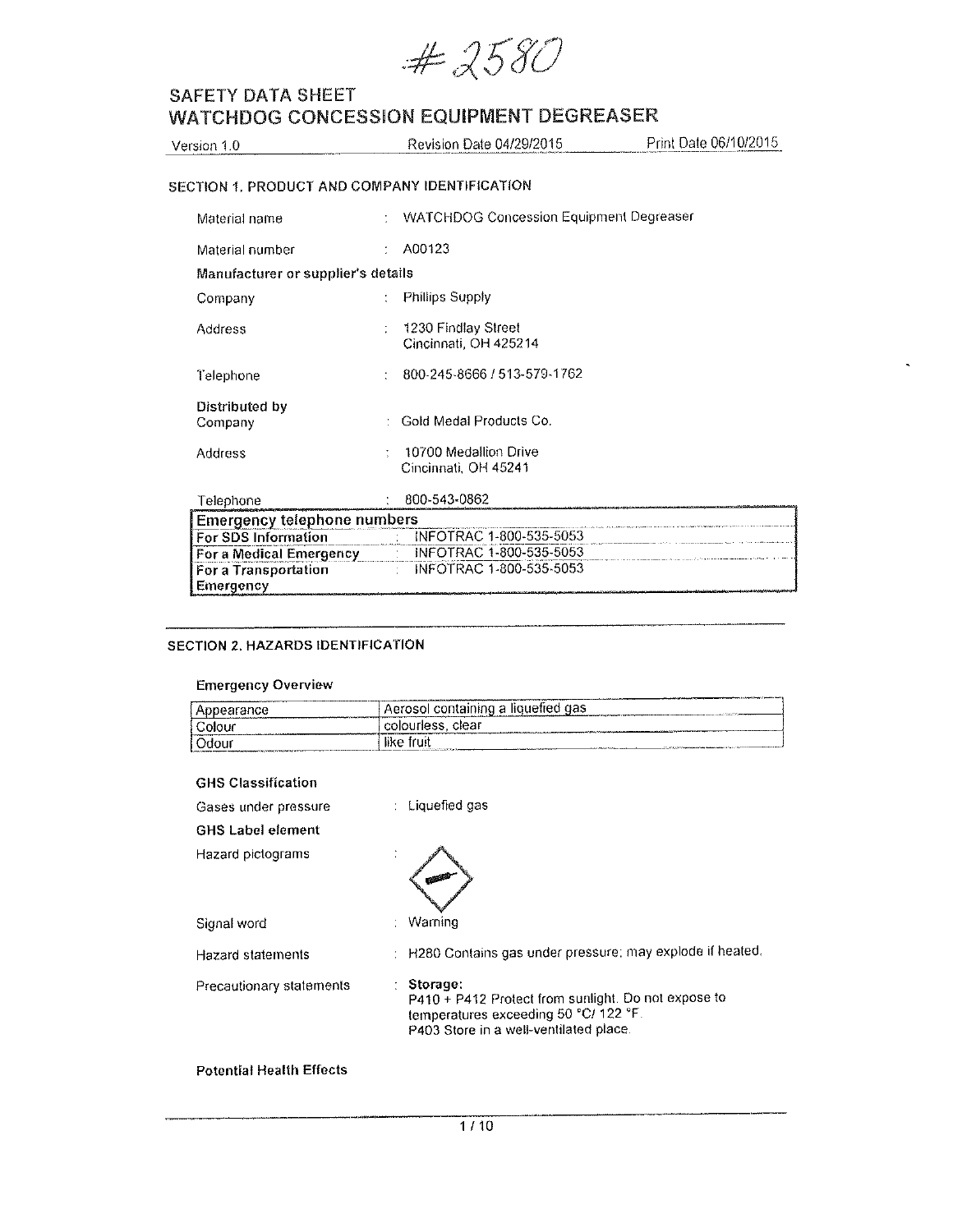| Version 1.0      | Revision Date 04/29/2015                                                                                                                                      | Print Date 06/10/2015 |
|------------------|---------------------------------------------------------------------------------------------------------------------------------------------------------------|-----------------------|
| Carcinogenicity: |                                                                                                                                                               |                       |
| <b>IARC</b>      | No component of this product present at levels greater than or<br>equal to 0.1% is identified as probable, possible or confirmed<br>human carcinogen by IARC. |                       |
| ACGIH            | Confirmed animal carcinogen with unknown relevance to<br>humans                                                                                               |                       |
|                  | ethanol                                                                                                                                                       | 64-17-5               |
|                  | 2-butoxyethanol                                                                                                                                               | 111-76-2              |
| <b>OSHA</b>      | No component of this product present at levels greater than or<br>equal to 0.1% is identified as a carcinogen or potential<br>carcinogen by OSHA.             |                       |
| <b>NTP</b>       | No component of this product present at levels greater than or<br>equal to 0.1% is identified as a known or anticipated carcinogen<br>by NTP.                 |                       |

#### SECTION 3. COMPOSITION/INFORMATION ON INGREDIENTS

Substance / Mixture Mixture

#### **Hazardous components**

| Chemical Name   | I CAS-No.      | Concentration [%] |
|-----------------|----------------|-------------------|
| propane         | 74-98-6        | $> 1 - 5$         |
| ethanol         | 64-17-5        | $>$ = 1 $\le$ 5   |
| butane          | 106-97-8       | $>$ = 1 $\leq$ 5  |
| 2-butoxvethanol | $111 - 76 - 2$ | $> = 1.55$        |

### **SECTION 4. FIRST AID MEASURES**

| General advice          | Do not leave the victim unattended.<br>Get medical attention immediately if symptoms occur.<br>Show this safety data sheet to the doctor in attendance.                                             |
|-------------------------|-----------------------------------------------------------------------------------------------------------------------------------------------------------------------------------------------------|
| If inhaled              | : If unconscious place in recovery position and seek medical<br>advice.<br>If symptoms persist, call a physician.                                                                                   |
| In case of skin contact | $\therefore$ If skin irritation persists, call a physician.<br>Wash off immediately with plenty of water for at least 15<br>minutes.<br>If on clothes, remove clothes.                              |
| In case of eye contact  | : Remove contact lenses.<br>Rinse thoroughly with plenty of water for at least 15 minutes<br>and consult a physician.<br>Keep eye wide open while rinsing.                                          |
| If swallowed            | $\div$ Clean mouth with water and drink afterwards plenty of water.<br>Keep respiratory tract clear.<br>DO NOT induce vomiting unless directed to do so by a<br>physician or poison control center. |

## **SECTION 5. FIREFIGHTING MEASURES**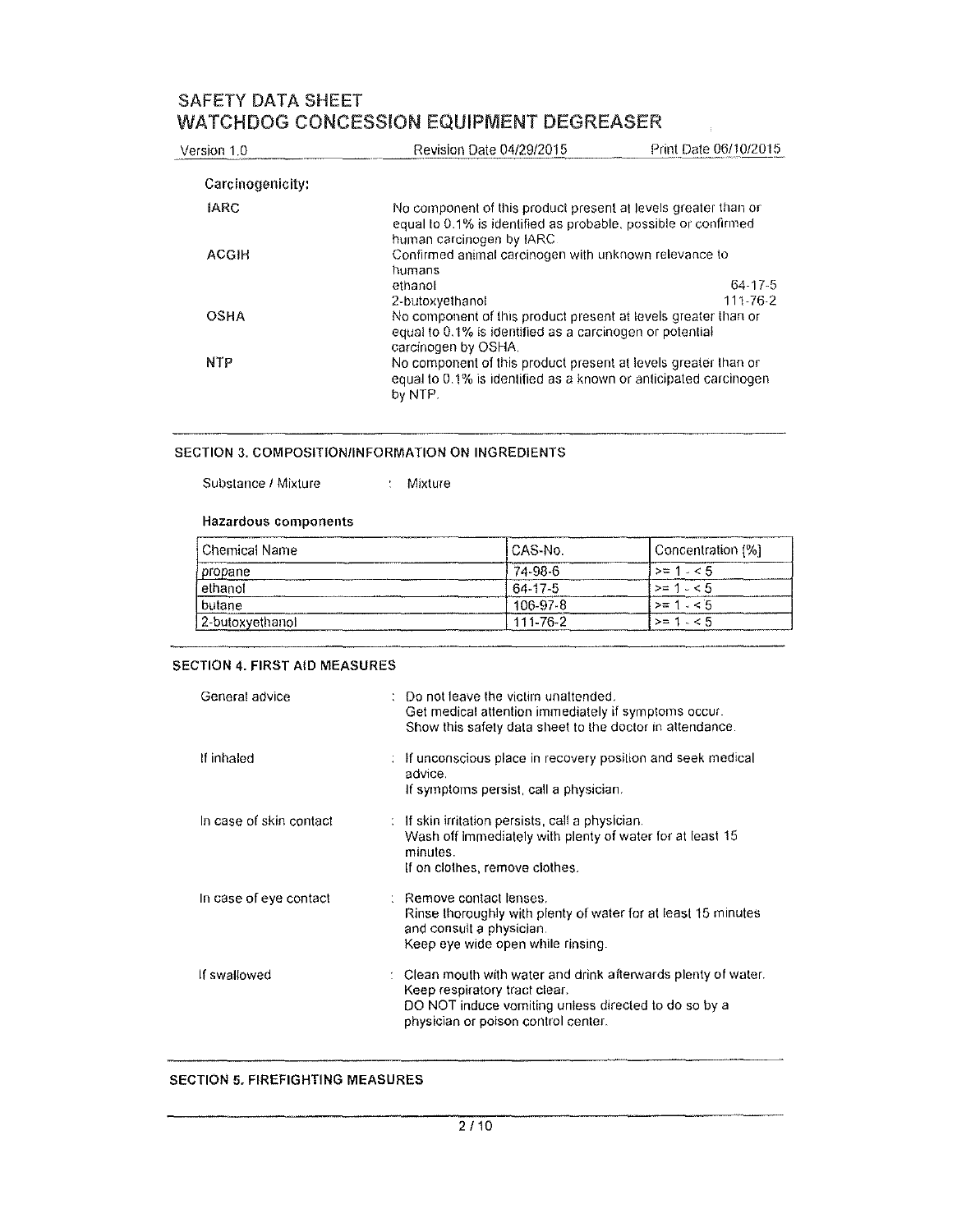## SAFETY DATA SHEET

|                                                  | WATCHDOG CONCESSION EQUIPMENT DEGREASER                                                                                                                                                                                                                                   |                       |
|--------------------------------------------------|---------------------------------------------------------------------------------------------------------------------------------------------------------------------------------------------------------------------------------------------------------------------------|-----------------------|
| Version 1.0                                      | <b>Revision Date 04/29/2015</b>                                                                                                                                                                                                                                           | Print Date 06/10/2015 |
| Suitable extinguishing media                     | Dry chemical<br>Carbon dioxide (CO2)<br>Foam                                                                                                                                                                                                                              |                       |
| Unsuitable extinguishing<br>media                | : High volume water jet                                                                                                                                                                                                                                                   |                       |
| Specific hazards during<br>firefighting          | : Do not allow run-off from fire fighting to enter drains or water<br>courses.                                                                                                                                                                                            |                       |
| Hazardous combustion<br>products                 | : Carbon dioxide (CO2)<br>Carbon monoxide<br>Smoke                                                                                                                                                                                                                        |                       |
| Specific extinguishing<br>methods                | : Use extinguishing measures that are appropriate to local<br>circumstances and the surrounding environment.                                                                                                                                                              |                       |
| Further information                              | : Standard procedure for chemical fires.<br>Collect contaminated fire extinguishing water separately. This<br>must not be discharged into drains.<br>Fire residues and contaminated fire extinguishing water must<br>be disposed of in accordance with local regulations. |                       |
| Special protective equipment<br>for firefighters | : Wear self-contained breathing apparatus for firefighting if<br>necessary.                                                                                                                                                                                               |                       |

## SECTION 6. ACCIDENTAL RELEASE MEASURES

| Personal precautions,<br>protective equipment and<br>emergency procedures | : Use personal protective equipment.<br>Ensure adequate ventilation.<br>Remove all sources of ignition.<br>Evacuate personnel to safe areas.<br>Beware of vapours accumulating to form explosive<br>concentrations. Vapours can accumulate in low areas. |
|---------------------------------------------------------------------------|----------------------------------------------------------------------------------------------------------------------------------------------------------------------------------------------------------------------------------------------------------|
| Environmental precautions                                                 | : Prevent further leakage or spillage if safe to do so.                                                                                                                                                                                                  |
| Methods and materials for<br>containment and cleaning up                  | : Soak up with inert absorbent material (e.g. sand, silica gel,<br>acid binder, universal binder, sawdust).<br>Sweep up or vacuum up spillage and collect in suitable<br>container for disposal.<br>Neutralise with acid.                                |

## **SECTION 7. HANDLING AND STORAGE**

| Advice on safe handling     | : Avoid contact with skin and eyes.<br>For personal protection see section 8.<br>Smoking, eating and drinking should be prohibited in the<br>application area.<br>Dispose of rinse water in accordance with local and national<br>requiations. |
|-----------------------------|------------------------------------------------------------------------------------------------------------------------------------------------------------------------------------------------------------------------------------------------|
| Conditions for safe storage | : BEWARE: Aerosol is pressurized. Keep away from direct sun<br>exposure and temperatures over 50 °C. Do not open by force<br>or throw into fire even after use. Do not spray on flames or                                                      |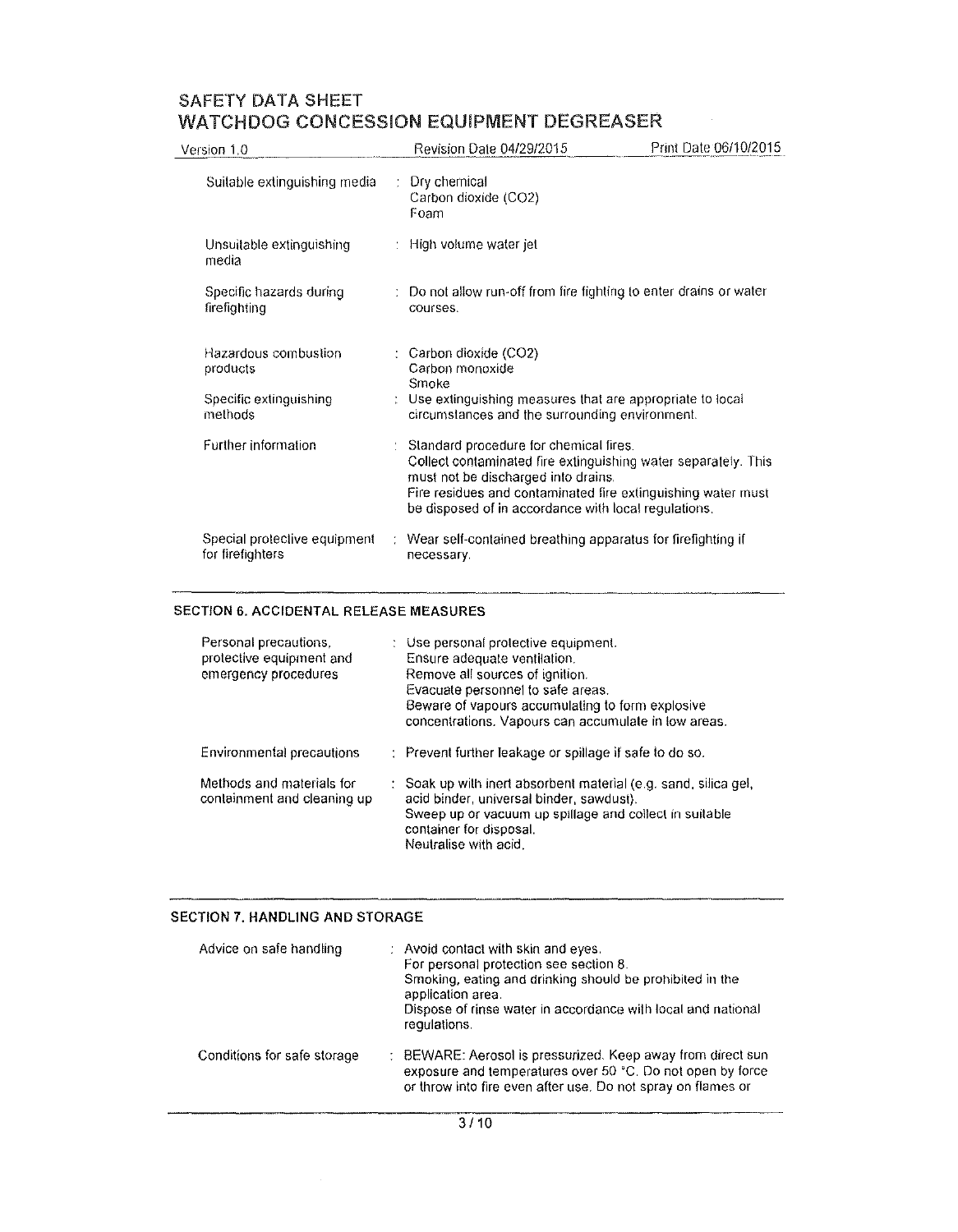| Version 1.0         |  | <b>Revision Date 04/29/2015</b>                                                                                                                        | Print Date 06/10/2015 |
|---------------------|--|--------------------------------------------------------------------------------------------------------------------------------------------------------|-----------------------|
|                     |  | red-hot objects.<br>Observe label precautions.<br>Electrical installations / working materials must comply with<br>the technological safety standards. |                       |
| Materials to avoid  |  | Oxidizing agents<br>Do not freeze.                                                                                                                     |                       |
| Storage temperature |  | $\approx$ 49 °C                                                                                                                                        |                       |

## SECTION 8. EXPOSURE CONTROLS/PERSONAL PROTECTION

| Components      | CAS-No.        | Value type | Control       | <b>Basis</b>        |
|-----------------|----------------|------------|---------------|---------------------|
|                 |                | (Form of   | parameters /  |                     |
|                 |                | exposure)  | Permissible   |                     |
|                 |                |            | concentration |                     |
| propane         | $74-98-6$      | <b>TWA</b> | 1,000 ppm     | <b>ACGIH</b>        |
|                 |                | <b>TWA</b> | 1,000 ppm     | <b>NIOSH REL</b>    |
|                 |                |            | 1,800 mg/m3   |                     |
|                 |                | <b>TWA</b> | 1,000 ppm     | OSHA Z-1            |
|                 |                |            | 1,800 mg/m3   |                     |
|                 |                | <b>TWA</b> | $1,000$ ppm   | OSHA P0             |
|                 |                |            | 1,800 mg/m3   |                     |
| ethanol         | $64 - 17 - 5$  | <b>TWA</b> | 1,000 ppm     | <b>ACGIH</b>        |
|                 |                | <b>TWA</b> | 1,000 ppm     | <b>NIOSH REL</b>    |
|                 |                |            | 1,900 mg/m3   |                     |
|                 |                | <b>TWA</b> | 1,000 ppm     | OSHA <sub>Z-1</sub> |
|                 |                |            | 1,900 mg/m3   |                     |
|                 |                | <b>TWA</b> | 1,000 ppm     | <b>OSHA PO</b>      |
|                 |                |            | 1,900 mg/m3   |                     |
| butane          | 106-97-8       | <b>TWA</b> | 800 ppm       | NIOSH REL           |
|                 |                |            | 1,900 mg/m3   |                     |
|                 |                | <b>TWA</b> | 800 ppm       | OSHA PO             |
|                 |                |            | 1,900 mg/m3   |                     |
| 2-butoxyethanol | $111 - 76 - 2$ | <b>TWA</b> | 20 ppm        | <b>ACGIH</b>        |
|                 |                | <b>TWA</b> | 5 ppm         | NIOSH REL           |
|                 |                |            | 24 mg/m3      |                     |
|                 |                | <b>TWA</b> | 50 ppm        | OSHA Z-1            |
|                 |                |            | 240 mg/m3     |                     |
|                 |                | <b>TWA</b> | 25 ppm        | OSHA P0             |
|                 |                |            | 120 mg/m3     |                     |

## **Components with workplace control parameters**

### **Biological occupational exposure flmits**

| Component              | CAS-No.        | Control                           | Biological | Sampling                                                        | Permissible   | Basis            |
|------------------------|----------------|-----------------------------------|------------|-----------------------------------------------------------------|---------------|------------------|
|                        |                | parameters                        | specimen   | time                                                            | concentration |                  |
| 2-BUTOXYETHANOL        | $111 - 76 - 2$ | <b>Butoxyacetic</b><br>acid (BAA) | Urine      | End of<br>shift (As<br>soon as<br>possible<br>after<br>exposure | . 200 mg/g    | <b>ACGIH BEI</b> |
|                        |                |                                   |            | ceases)                                                         |               |                  |
| Creatinine<br>Remarks. |                |                                   |            |                                                                 |               |                  |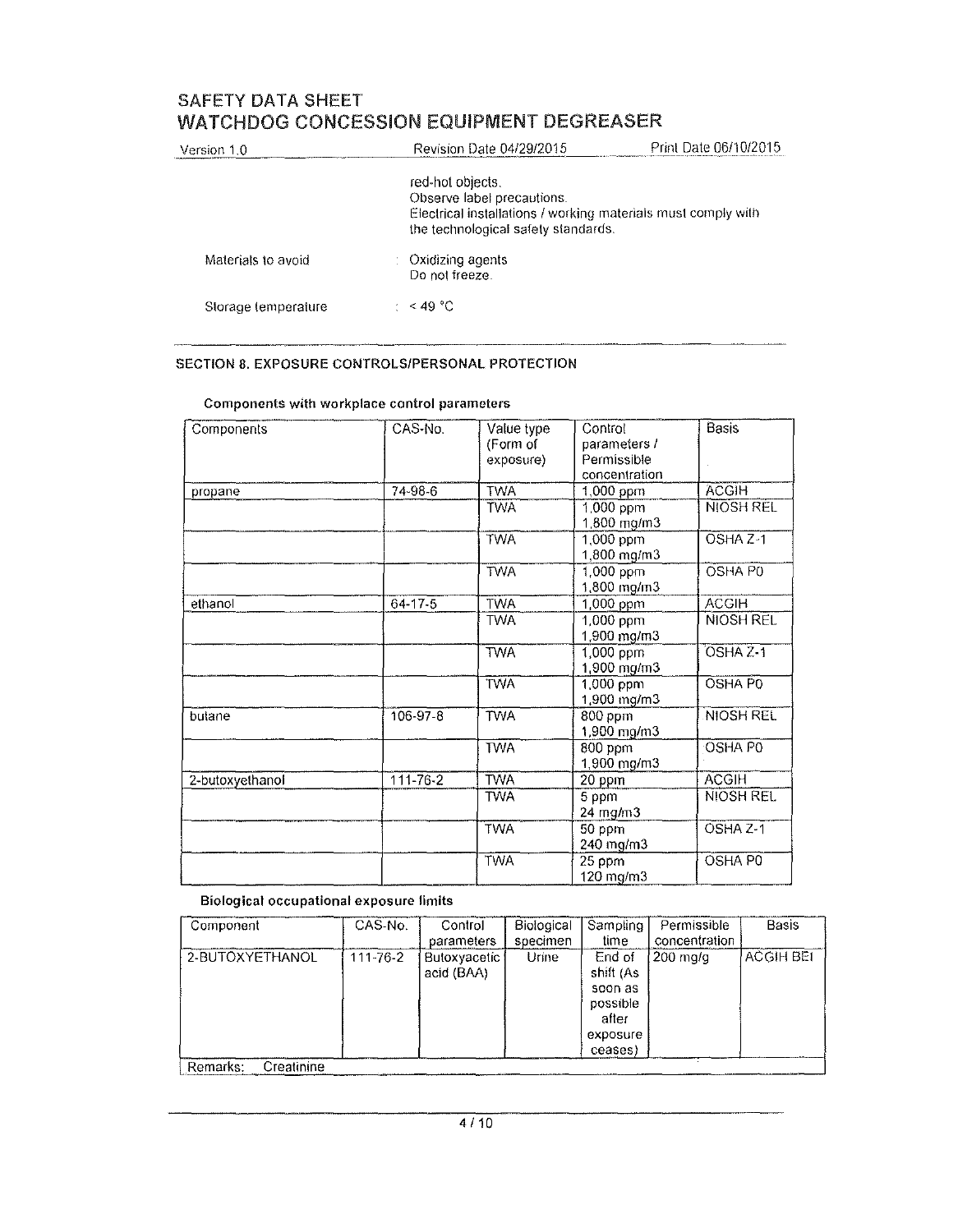| Version 1.0                   | Revision Date 04/29/2015                                                                                                                      | Print Date 06/10/2015 |
|-------------------------------|-----------------------------------------------------------------------------------------------------------------------------------------------|-----------------------|
| Personal protective equipment |                                                                                                                                               |                       |
| Respiratory protection        | $\therefore$ In case of insufficient ventilation, wear suitable respiratory<br>equipment.                                                     |                       |
| Hand protection<br>Remarks    | : The suitability for a specific workplace should be discussed<br>with the producers of the protective gloves.                                |                       |
| Eye protection                | $\pm$ Eye wash bottle with pure water<br>Safety glasses<br>Face-shield                                                                        |                       |
| Skin and body protection      | impervious clothing<br>÷<br>Choose body protection according to the amount and<br>concentration of the dangerous substance at the work place. |                       |
| Hygiene measures              | : When using do not eat or drink.<br>When using do not smoke.<br>Wash hands before breaks and at the end of workday.                          |                       |

## **SECTION 9. PHYSICAL ANO CHEMICAL PROPERTIES**

| Appearance                                 |    | Aerosol containing a liquefied gas |
|--------------------------------------------|----|------------------------------------|
| Colour                                     |    | colourless, clear                  |
| Odour                                      |    | like fruit                         |
| Odour Threshold                            | ÷. | no data available                  |
| рH                                         |    | $10 - 11$                          |
| Melting point/freezing point               | ÷  | not applicable                     |
| Boiling point                              |    | no data available                  |
| Flash point                                |    | not applicable                     |
| Evaporation rate                           |    | no data available                  |
| Flammability (solid, gas)                  |    | The product is not flammable.      |
| Upper explosion limit                      |    | no data available                  |
| Lower explosion limit                      |    | no data available                  |
| Vapour pressure                            |    | no data available                  |
| Relative vapour density                    |    | no data available                  |
| Density                                    |    | $0.993$ g/cm $3$                   |
| Solubility(ies)                            |    |                                    |
| Water solubility                           |    | completely soluble                 |
| Partition coefficient: n-<br>octanol/water |    | no data available                  |
| Auto-ignition temperature                  |    | : not determined                   |
| Thermal decomposition                      |    | no data available                  |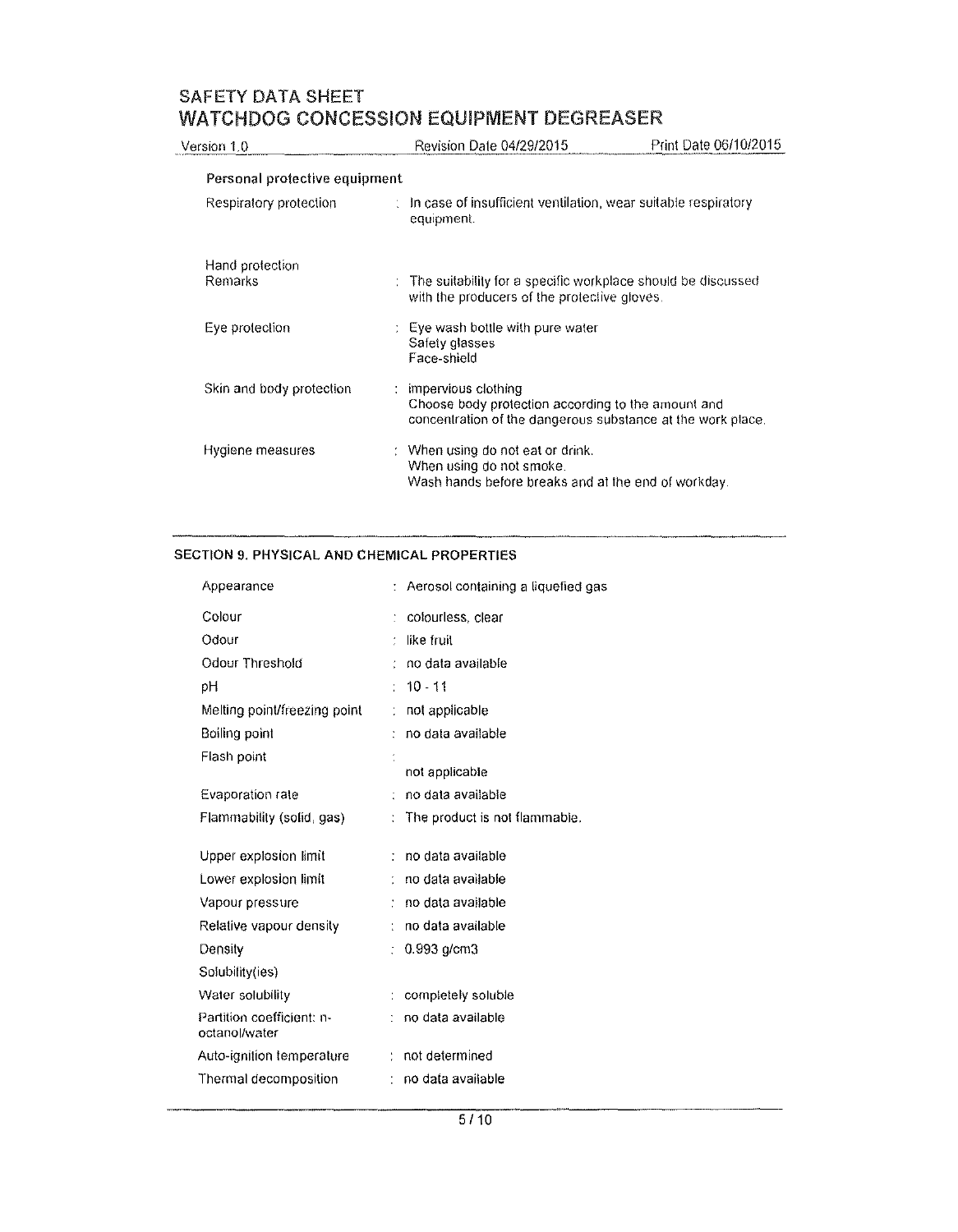Version 1.0 Revision Date 04/29/2015 Print Date 06/10/2015

Heat of combustion (3.07 kJ/g)

## SECTION 10. STABILITY AND REACTIVITY

| <b>Reactivity</b>                     | Stable                                         |
|---------------------------------------|------------------------------------------------|
| Chemical stability                    | : Stable under normal conditions.              |
| Possibility of hazardous<br>reactions | : Vapours may form explosive mixture with air. |
| Conditions to avoid                   | : Heat, flames and sparks.                     |
| Incompatible materials                | : Oxidizing agents                             |
| Hazardous decomposition<br>products   | : Carbon dioxide (CO2)<br>Carbon monoxide      |

## **SECTION 11. TOXICOLOGICAL INFORMATION**

## **Acute toxicity**

| $\therefore$ Acute toxicity estimate $\therefore$ 5,000 mg/kg<br>Method: Calculation method                             |
|-------------------------------------------------------------------------------------------------------------------------|
| Acute toxicity estimate : $> 10$ mg/l<br>Exposure time: 4 h<br>Test atmosphere: dust/mist<br>Method: Calculation method |
| $\pm$ Acute toxicity estimate $\pm$ 5,000 mg/kg<br>Method: Calculation method                                           |
|                                                                                                                         |
| $\pm$ LC50 mouse: 1,237 mg/l<br>Exposure time: 2 h                                                                      |
| LC50 rat: 658 mg/l<br>Exposure time: 4 h                                                                                |
| LC50 rat: 1,355 mg/l                                                                                                    |
| : LD50 Oral rat: 7,060 mg/kg                                                                                            |
| LC50 rat: 124.7 mg/l                                                                                                    |
|                                                                                                                         |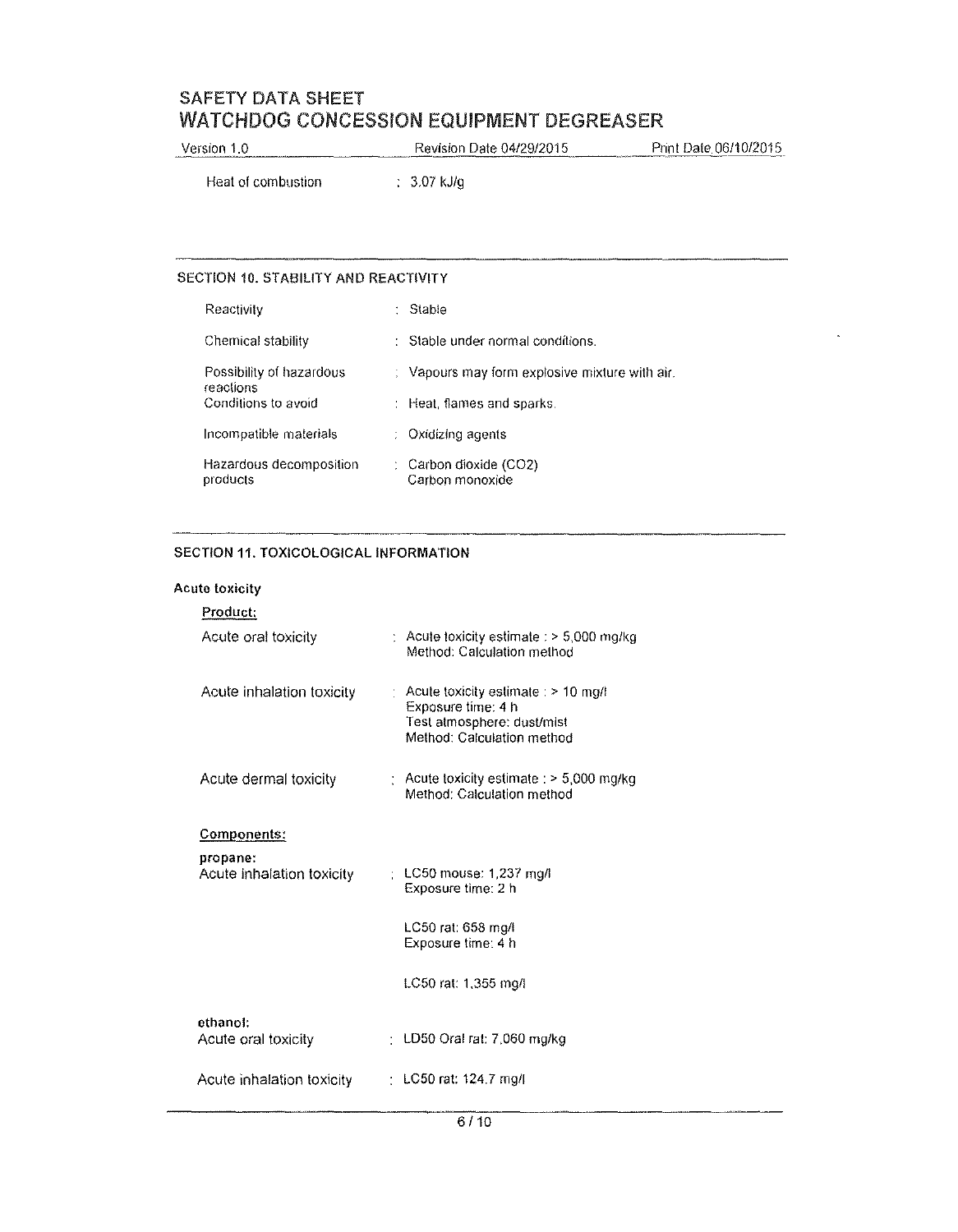# SAFETY DATA SHEET

| Version 1.0                                           | Revision Date 04/29/2015                                                            | Print Date 06/10/2015 |
|-------------------------------------------------------|-------------------------------------------------------------------------------------|-----------------------|
|                                                       | Exposure time: 4 h                                                                  |                       |
| butane:<br>Acute inhalation toxicity                  | : LC50 mouse: 1,237 mg/l<br>Exposure time: 2 h                                      |                       |
|                                                       | LC50 rat: 1,355 mg/l                                                                |                       |
| Skin corrosion/irritation                             |                                                                                     |                       |
| Product:                                              |                                                                                     |                       |
| Remarks: May cause skin irritation and/or dermatitis. |                                                                                     |                       |
| Serious eye damage/eye irritation                     |                                                                                     |                       |
| Product:                                              |                                                                                     |                       |
|                                                       | Remarks: Vapours may cause irritation to the eyes, respiratory system and the skin. |                       |
| Respiratory or skin sensitisation                     |                                                                                     |                       |
| no data available                                     |                                                                                     |                       |
| Germ cell mutagenicity                                |                                                                                     |                       |
| no data available                                     |                                                                                     |                       |
| Carcinogenicity                                       |                                                                                     |                       |
| no data available                                     |                                                                                     |                       |
| Reproductive toxicity                                 |                                                                                     |                       |
| no data available                                     |                                                                                     |                       |
| propane:<br>ethanol:<br>butane:<br>2-butoxyethanol:   |                                                                                     |                       |
| STOT - single exposure                                |                                                                                     |                       |
| no data available                                     |                                                                                     |                       |
| STOT - repeated exposure                              |                                                                                     |                       |
| no data available                                     |                                                                                     |                       |
| <b>Aspiration toxicity</b>                            |                                                                                     |                       |
| no data available                                     |                                                                                     |                       |
| <b>Further information</b>                            |                                                                                     |                       |
| Product:                                              |                                                                                     |                       |
| Remarks: no data available                            |                                                                                     |                       |
|                                                       |                                                                                     |                       |
|                                                       |                                                                                     |                       |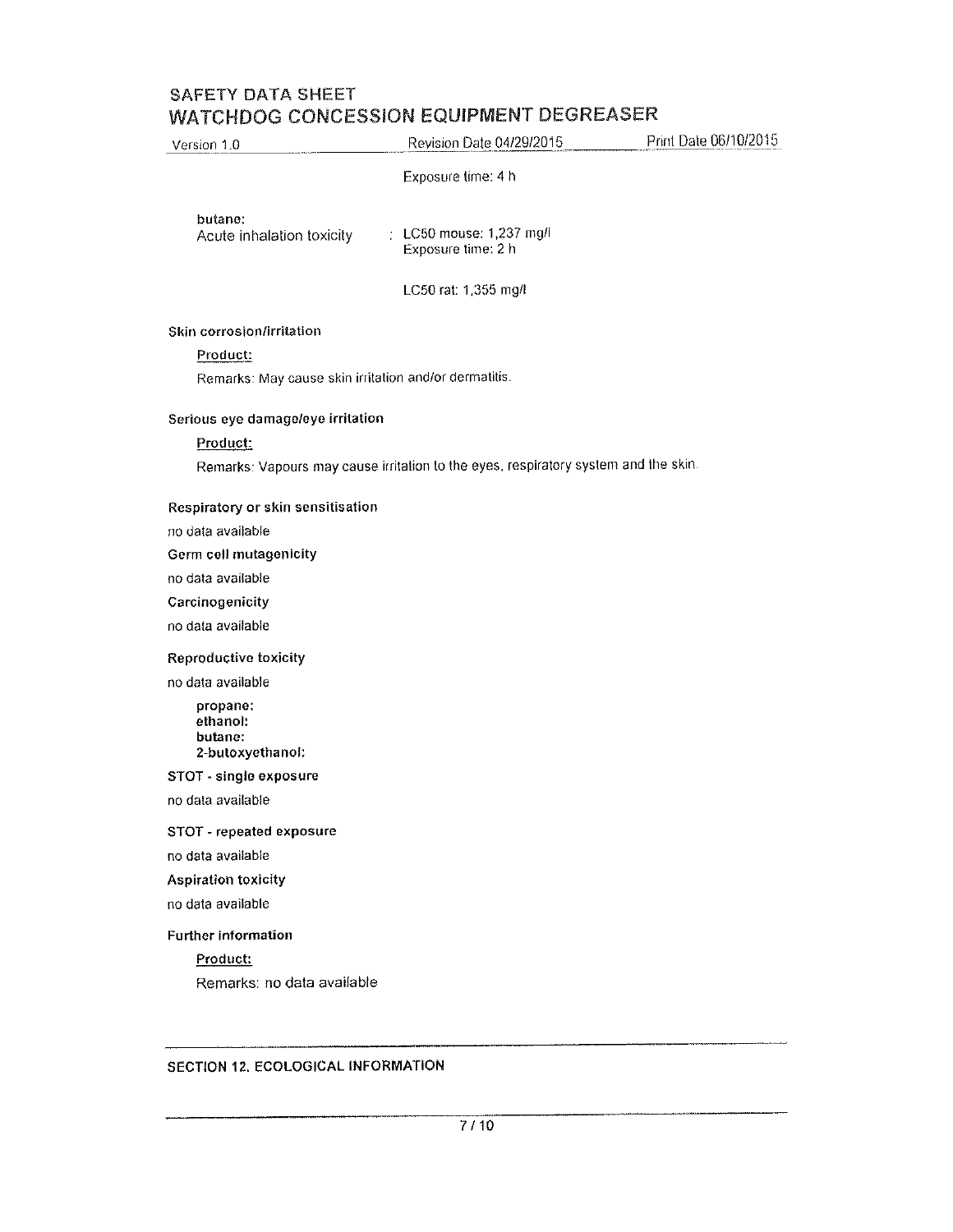| Version 1.0                                                          | Revision Date 04/29/2015                                                                                                                                                       | Print Date 06/10/2015 |
|----------------------------------------------------------------------|--------------------------------------------------------------------------------------------------------------------------------------------------------------------------------|-----------------------|
| Ecotoxicity                                                          |                                                                                                                                                                                |                       |
| no data available                                                    |                                                                                                                                                                                |                       |
| Persistence and degradability                                        |                                                                                                                                                                                |                       |
| no data available<br><b>Bioaccumulative potential</b>                |                                                                                                                                                                                |                       |
| Product:                                                             |                                                                                                                                                                                |                       |
| Partition coefficient: n-<br>octanol/water<br>Components:<br>butane: | : Remarks: no data available                                                                                                                                                   |                       |
| Partition coefficient: n-<br>octanol/water                           | $\therefore$ Pow: 2.89                                                                                                                                                         |                       |
| Mobility in soil                                                     |                                                                                                                                                                                |                       |
| no data available                                                    |                                                                                                                                                                                |                       |
| Other adverse effects                                                |                                                                                                                                                                                |                       |
| no data available<br>Product:                                        |                                                                                                                                                                                |                       |
| Regulation                                                           | 40 CFR Protection of Environment; Part 82 Protection of<br>Stratospheric Ozone - CAA Section 602 Class I<br>Substances                                                         |                       |
| Remarks                                                              | This product neither contains, nor was manufactured<br>with a Class I or Class II ODS as defined by the U.S.<br>Clean Air Act Section 602 (40 CFR 82, Subpt. A, App.A<br>+ B). |                       |
| Additional ecological<br>information                                 | no data available                                                                                                                                                              |                       |

### SECTION 13. DISPOSAL CONSIDERATIONS

| Disposal methods       |                                                                                                                                                            |
|------------------------|------------------------------------------------------------------------------------------------------------------------------------------------------------|
| Waste from residues    | : Dispose of in accordance with local regulations.                                                                                                         |
| Contaminated packaging | : Empty remaining contents.<br>Dispose of as unused product.<br>Do not re-use empty containers.<br>Do not burn, or use a cutting torch on, the empty drum. |

## SECTION 14, TRANSPORT INFORMATION

 $\vert$  c SECTION 14. TRANSPORT INFORMATION<br>
Transportation Regulation: 49 CFR (USA):<br>
ORM-D, CONSUMER COMMODITY

**Transportation Regulation: IMDG (Vessel)**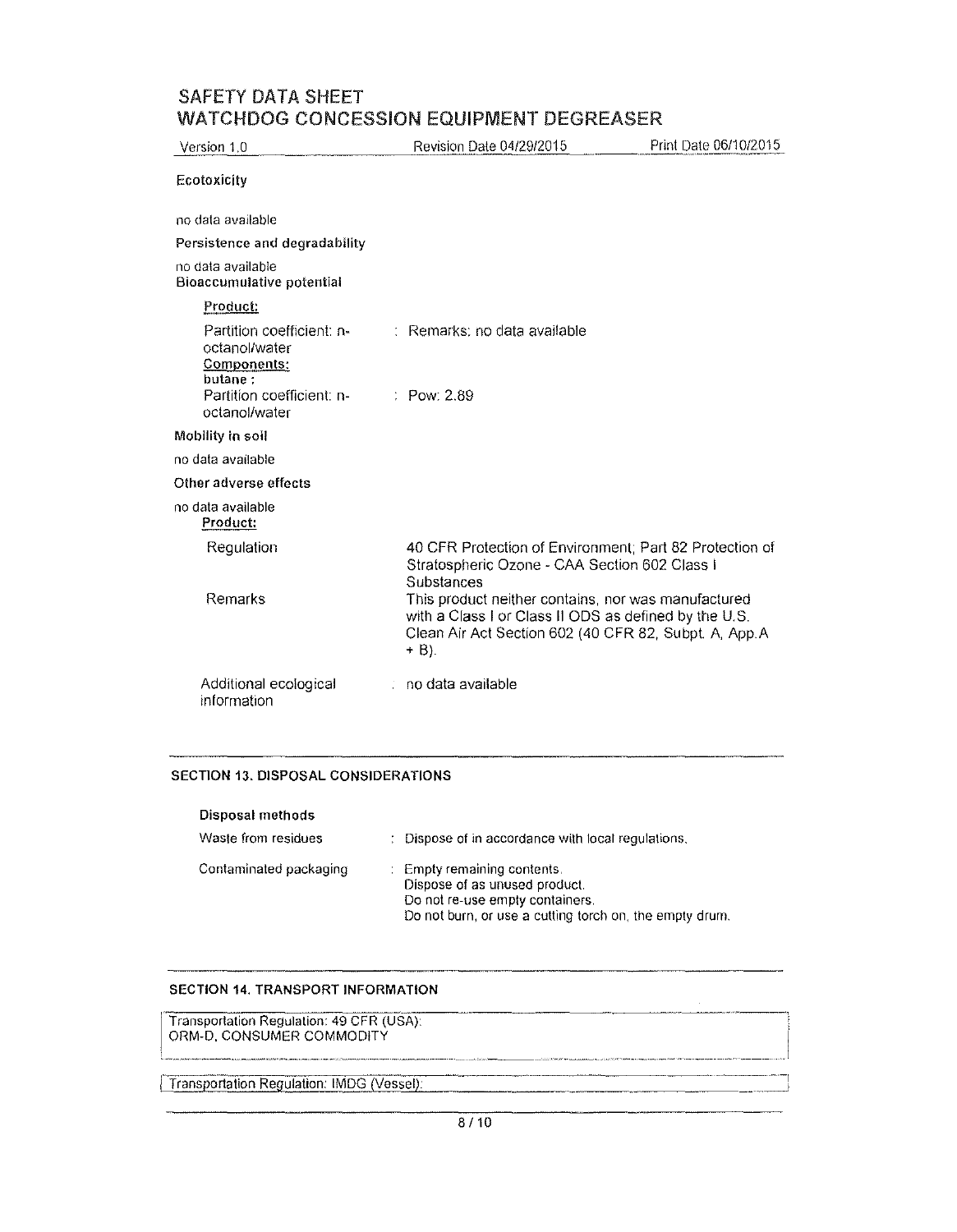| Version 1.0<br>The company's and a company's control to the company's company's company's company's control to the company's company's | Revision Date 04/29/2015 | Print Date 06/10/2015<br>The final state and compared the control of the control of the control of the control of the control of the control of the control of the control of the control of the control of the control of the control of the control o<br>Anderson and the company's series and the proposition of the company of |
|----------------------------------------------------------------------------------------------------------------------------------------|--------------------------|------------------------------------------------------------------------------------------------------------------------------------------------------------------------------------------------------------------------------------------------------------------------------------------------------------------------------------|
|                                                                                                                                        |                          |                                                                                                                                                                                                                                                                                                                                    |

UN1950, AEROSOLS, NON-FLAMMABLE, 2.2. - Limited quantity

Transportation Regulation: IATA (Cargo Air): UN1950, AEROSOLS, NON-FLAMMABLE, 2.2, - Limited quantity

Transportation Regulation: IATA (Passenger Air): UN1950, AEROSOLS, NON-FLAMMABLE,  $2.2$ ,  $\overline{\phantom{a}}$  - Limited quantity

Transportation Regulation: TDG (Canada):<br>UN1950, AEROSOLS, NON-FLAMMABLE, 2.2, - Limited quantity Transportation Regulation: TDG (Canada):

## SECTION 15. REGULATORY INFORMATION

### EPCRA - Emergency Planning and Community Right-to-Know Act

### CERCLA Reportable Quantity

| Components          | CAS-No.  | l Component RQ l                    | Calculated product RQ |
|---------------------|----------|-------------------------------------|-----------------------|
|                     |          | ʻlbs<br>The course of the company's | (lbs                  |
| 2.2'-iminodiethanol | 111-42-2 | 100                                 |                       |

\*: Calculated RQ exceeds reasonably attainable upper limit.

#### SARA 304 Extremely Hazardous Substances Reportable Quantity

This material does not contain any components with a section 304 EHS RO.

| SARA 311/312 Hazards | : Sudden Release of Pressure Hazard                                                                                                                                                                               |  |
|----------------------|-------------------------------------------------------------------------------------------------------------------------------------------------------------------------------------------------------------------|--|
| <b>SARA 302</b>      | : SARA 302; No chemicals in this material are subject to the<br>reporting requirements of SARA Title III, Section 302.                                                                                            |  |
| <b>SARA 313</b>      | $\therefore$ SARA 313; This material does not contain any chemical<br>components with known CAS numbers that exceed the<br>threshold (De Minimis) reporting levels established by SARA<br>Title III, Section 313. |  |
| California Prop 65   | WARNING! This product contains a chemical known to the<br>State of California to cause cancer.                                                                                                                    |  |

2,2'-iminodiethanol 111-42-2

**The components of this product are reported in the following inventories:** 

| <b>TSCA</b>  | On TSCA Inventory                                                   |
|--------------|---------------------------------------------------------------------|
| DSL          | This product contains one or several components that are not on the |
|              | Canadian DSL nor NDSL.                                              |
| <b>AICS</b>  | Not in compliance with the inventory                                |
| <b>NZIOC</b> | Not in compliance with the inventory                                |
| <b>PICCS</b> | Not in compliance with the inventory                                |
| <b>IECSC</b> | Not in compliance with the inventory                                |

### **Inventory Acronym and Validity Area Legend:**

AICS (Australia), DSL (Canada), IECSC (China), REACH (European Union), ENC\$ (Japan), ISHL (Japan), KECI (Korea), NZloC (New Zealand), PICCS (Philippines), TSCA (USA)